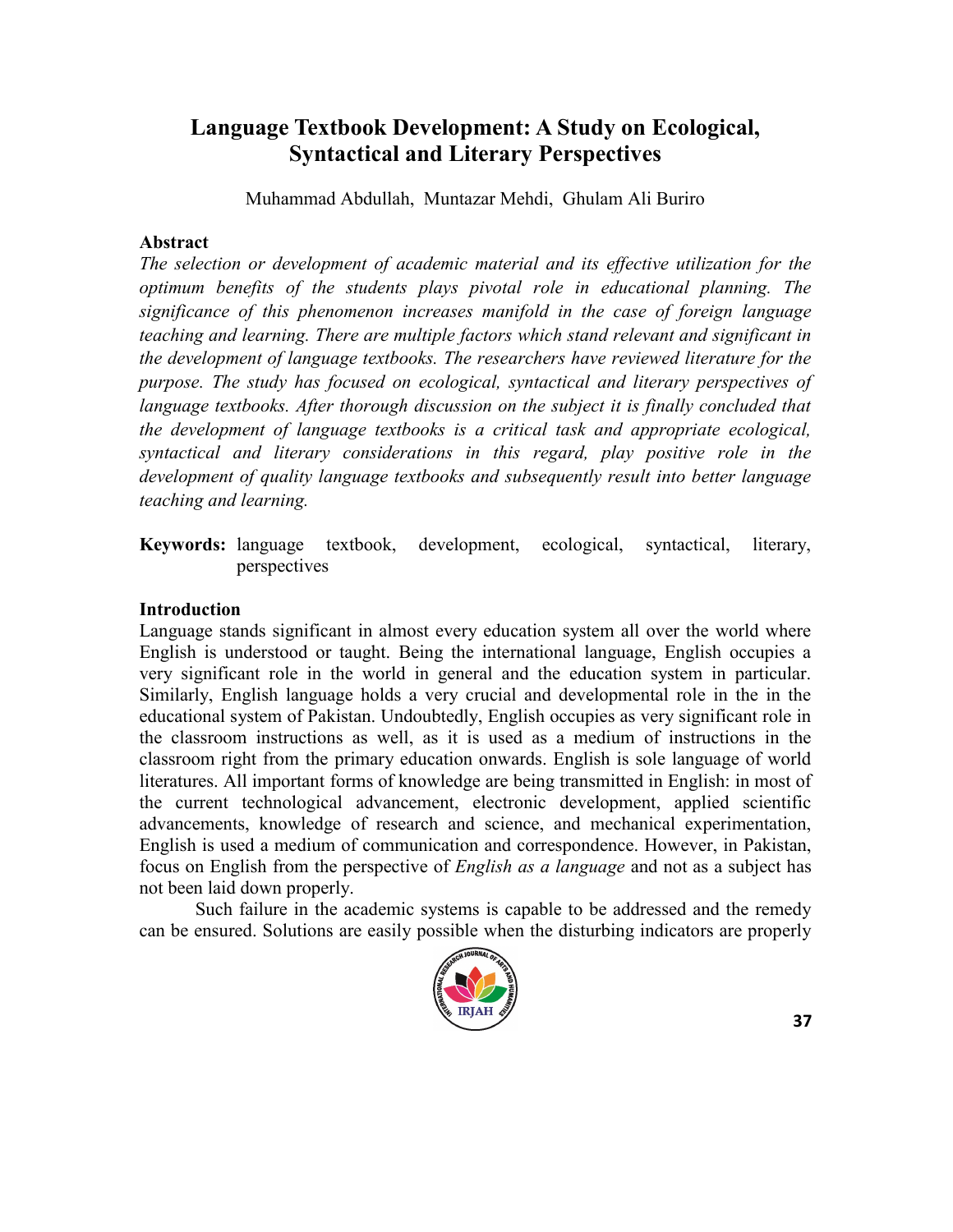and plausibly identified in the educational system. It has also been observed that teachers and their common allies, present different sorts of reasons in their daily interaction such as: unrealistic curricula, unworkable systems, inadequate conditions, insufficient incentives, miniscule budgets, outdated methodology, low salaries, negative attitudes, societal corruption, political uncertainty, Urdu Bazaar publications, cynicism, student apathy administrative dishonesty, and inappropriate study material, to name some of them as per researchers' point of view and not to demean any one. Instead of this, the main objective is to solve the current issue in the academic context of teaching/learning and find out some possible solution.

This research is delimited to the study of the textbooks being used as the study material in the secondary schools. Selection of the suitable textbook materials for the students plays very pivotal role in the academic environment. One of the most significant features and attributes of the text material is that it has to be in line with the requirements of the social and cultural standards besides being up to the mark in the perspective of linguistic standards, so that students might be able to learn language from the material as well. The presence of the students in the class is the very basic requirement where the textbook material is used. The use of textbook material in the classrooms should be socially plausible and linguistically appropriate in order to make the whole system of knowledge transmission smooth and hassle free in the process of language learning. The linguistic cohesion, relevance, upgraded instances and functions of language and its use need to be incorporated properly that might provide the actual ground for the learners to learn English language properly.

The study underscores some of the very important principles in terms of the production of textbook materials for the non-native learners of English language through textbooks. It also highlights how language skills can be incorporated in the language materials so that the students also learn how the skills can be acquired while learning a language – English in this case. The basic concept behind the idea is that the students may be able to learn English as a language rather than merely a subject in order to pass the exam of the relevant class. It is also quite pertinent to see whether the language textbook materials are prepared as per the linguistic principles and graded accordingly. This will enable the learners to learn a language rather than simply cramming a few rules of a language. Most importantly, the students are prepared in the secondary schools in order to get maximum marks for which the cramming of certain notes is preferred that rather mars the proficiency of the students.

### **Rationale of the Study**

English plays a significant role in the education system of Pakistan. Soon after independence, when the Pakistani leaders controlled the reigns of the country, particularly, in the academic context, a lot of work was carried out on the teaching of English language. The advent of English medium schools broke the tradition during the 90s and they started teaching English from the kindergarten; however, before that English was the part of the academic endeavor from class six. It was a common practice to teach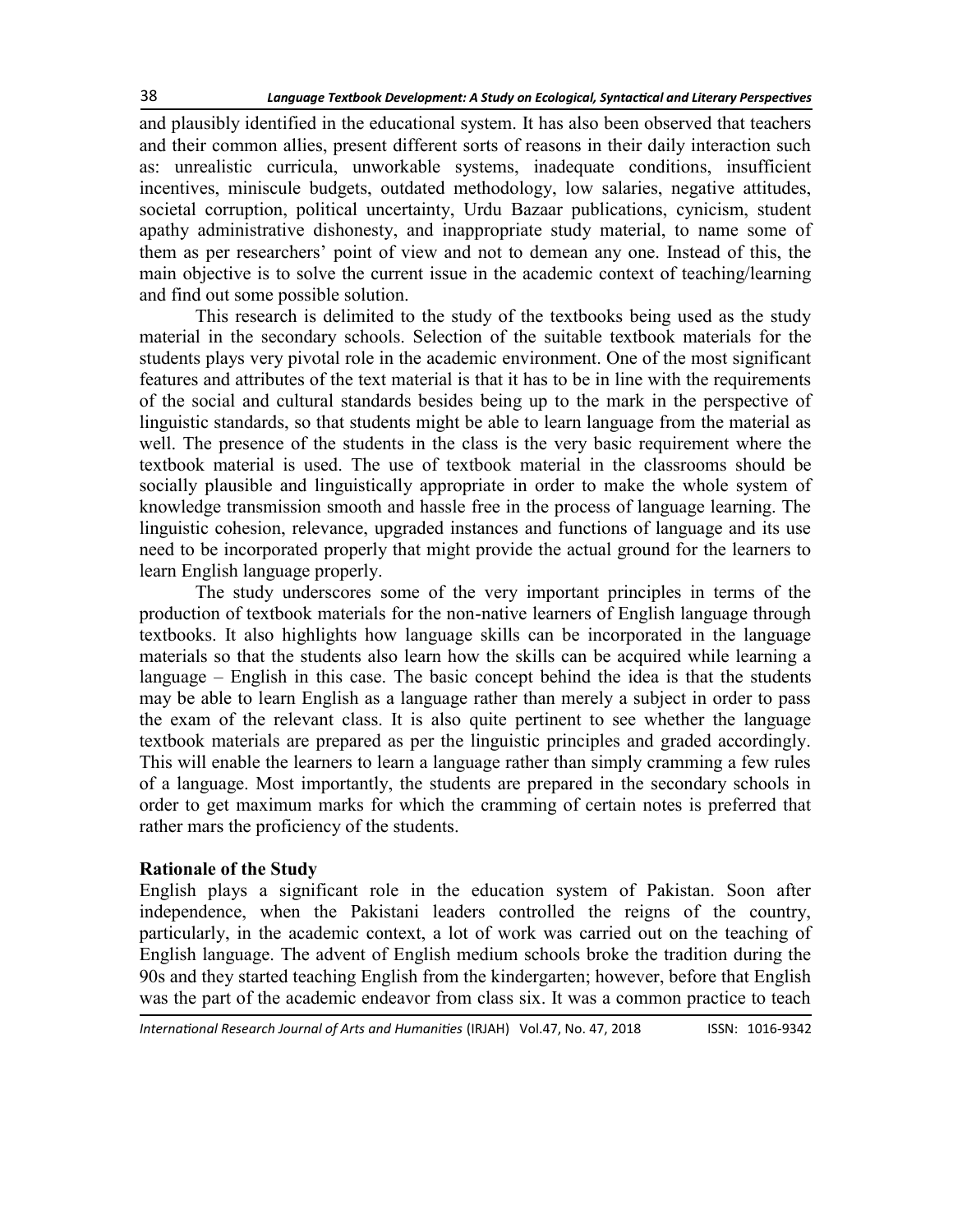English to the KG students even. Consequently, it was observed that the students of private schools are more expressive and vocal whereas the students of government schools are vernacular and less expressive and their language is also erroneous. It also improved the confidence level of the private school students whereas the students of government schools were found to be vice versa.

In view of this, the curriculum planners and designers, later on, planned and designed the courses in line with the requirements and needs of the students. Curriculum designers and planners decided to bring all the students at par with each other whether they are from private sector or government sector. This would serve the purpose at different levels such as confidence level of students, language proficiency and academic competence. The rationale behind this development was that it would improve the academic system of the government schools in order to develop the teachers and students' understanding in English discourse.

Teaching of English language is not possible with any reliable and authentic materials or the textbooks. It is mandatory to refer to some study material to initiate the language class as language teaching implies the classroom activities through such materials in order to reinforce the learning through different methods. It has also been proved by different researches. As Chastain (1976) identified that alongside the textbooks, certain other paraphernalia plays a significant role in language teaching and learning. Apart from the language teaching, textbooks are highly crucial in the teaching of any subject such as: Physics, Chemistry, natural or Administrative Sciences. Textbooks provide a unanimous reference to the learners and the teachers both. It serves as a model reference for the classroom practitioners as well. While focusing on language teaching, textbooks provide a wholesome view of language in itself. They reflect the language in written form which is not possible to grasp until there is a moderator for this. Another important issue is that textbooks provide only written material for language teaching. In fact, language textbooks are required to provide a world view to discover new realities and experiences (Chastain, 1976).

Another important point about language teaching is that it falls in the category of skills. Good textbooks are invested with integrated approach for the teaching of language skills. This approach results into equality of emphasis for four language skills. The language textbooks also provide the knowledge and understanding of the culture of the target language to the learners.

## **Research Questions**

Following three questions have been formulated for the present study:

- 1) What is the significance of ecological aspects in the designing of language textbook material at secondary level?
- 2) What is the significance of form and function in the development of language textbooks at secondary level?
- 3) What is the significance of literature in language textbooks at secondary level?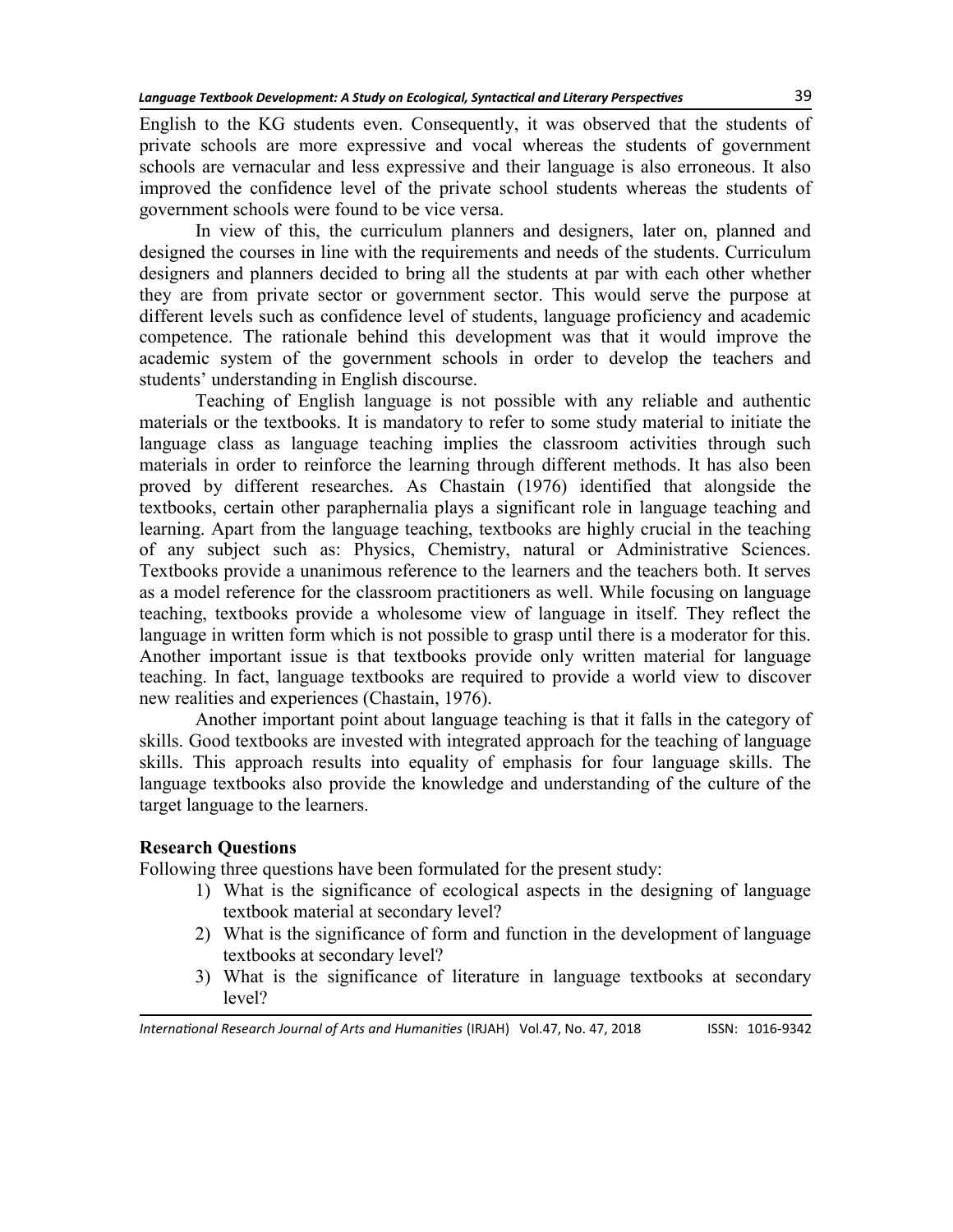#### **Detailed Discussion**

The comprehensive discussion on ecological, syntactical and literary aspects of language textbooks development is appended below:

#### **Ecological Aspects in Language Textbooks**

Ecology is defined as the relations and interactions between different organisms, plants and human beings (Collins Dictionary). The same concept was introduced in language as well. When a language travels from one country or culture to the other, it also leaves a specific impact upon the learners of the target language. A language traverses and carries its social and psychological meaning and connotations. Haugen's (1979) notion of ecology is similar to this one. He says that ecological aspects best suit in bilingual context. In his essay, Haugen's idea was basically a reaction to the Chomsky's idea where he states that language is decontextualized, monolithic and static energy. Ecology dates back to Charles Darwin's concept of human evolution and development of the organisms in the  $19<sup>th</sup>$  century as identified by Fill (2017).

According to eco-linguistics, ecology is the study of interaction between any two given languages and their environment (of two different languages). Haugen in his second essay in 1979 defines ecology as the study of humans in their social context with reference to civilization and environment. Thus, language ecology can be defined as the exploration of language within its cultural, social, societal, individual and historical contexts and frameworks. Haugen (1972) asserted in one of his statements that the term 'Ecology' has been witnessed literature increasingly in the range of guises. However, the literature where ecological aspects are seen is more related to the cognitive development, human interaction, language policy and planning, linguistic/language diversity, evolution, language ideology, language ecology of classroom interaction as well as the ecologies of literacy and discourses. In fact, there can be an infinite world of possibilities for language ecology.

It is an untarnished truth that humans exit within their cultural bonds and cultures also differ in their exposition and display from the outer cultures. The exercises of certain cultural norms, values and practices may be liked and disliked in the other culture. The language textbooks try to bring in the cultural diversities in the lessons. If the ecological aspect is not catered for while incorporating the elements, it may be culturally inappropriate for the host culture. It usually takes place when a language invades another country through textbook materials. One of the major effects that are implicitly evidenced is that it influences the native language besides intervening the cultural values and traditions of the people of that country.

Cooke (1972) highlights the significance of cultural and ecological aspects for teachings through texts and asserts that the cultural similarities in the process of teaching other cultures, the similar traditions, values and norms must be focused in the text materials and in the classroom activities as it may attract the students' attention right from the beginning to achieve the learning objectives. This approach stresses that similarities are present in all cultures and differences in the expression of these similarities may be natural (Chastain, 1976).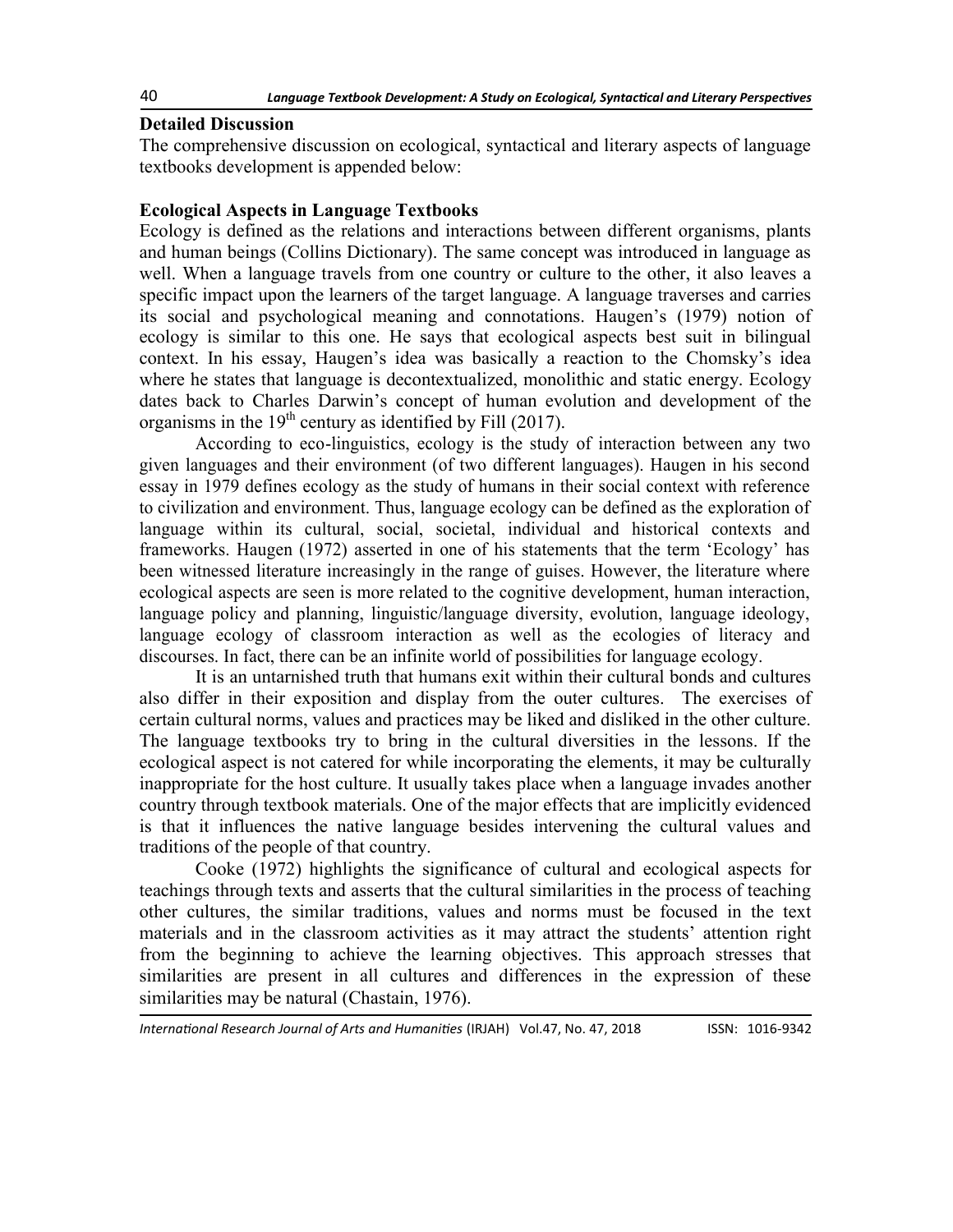It can be asserted that ecological aspect of language teaching/learning has a double effect on the individual: psychological and social. One language carries words with it to the jurisdiction of another language. These words have cultural and psychological connotations which are understood by the people of the host culture. Other language text materials may perform this double affect both on the host language and the host culture. For instance, when people are learning a language along with the cultural values that the target language has, both the cultures and languages seem being intertwined and creating another entity. In this regard, Lazar's (1993) view is very effective that when the culture of the writers of language books is not the same, teaching becomes comparatively difficult as the ecological aspects may not be incorporated as per the requisite demands.

According to Muhlhausler (2004), ecology of language is quite a significant aspect of language acquisition and learning. However, he further emphasizes that ecological approach in learning these languages may be fruitful at large. It is quite necessary that while learning non-native languages ecological aspects be considered in the expression of the language in native polity. In addition to this, the interdependence of the languages is also required to be considered in respect to syntax, semantics and cultural challenges. The nativity of language and its relation to the rest of the world has to be commensurate within its context. In this regard, culture plays a significant role. The relationship between L1 and L2 in terms of culture has been demonstrated in the following:



Languages travel in the form of materials such as: textbooks, electronic and print media, travelers etc. Textbook is one of the medium of language transportation. The transmission of languages transforms not only the language and culture of the host region but also the living style, rituals, civilization and traditions. This influence and the subsequent hybridity change in language and culture can be conducive and troublesome subject to the host perceptions and social construction of the change. It is the common interest of the people of developing and under developed countries that they want to speak international languages; however, at the same time they are interested to save their own culture and languages and do not want them to be jeopardized by certain external forces.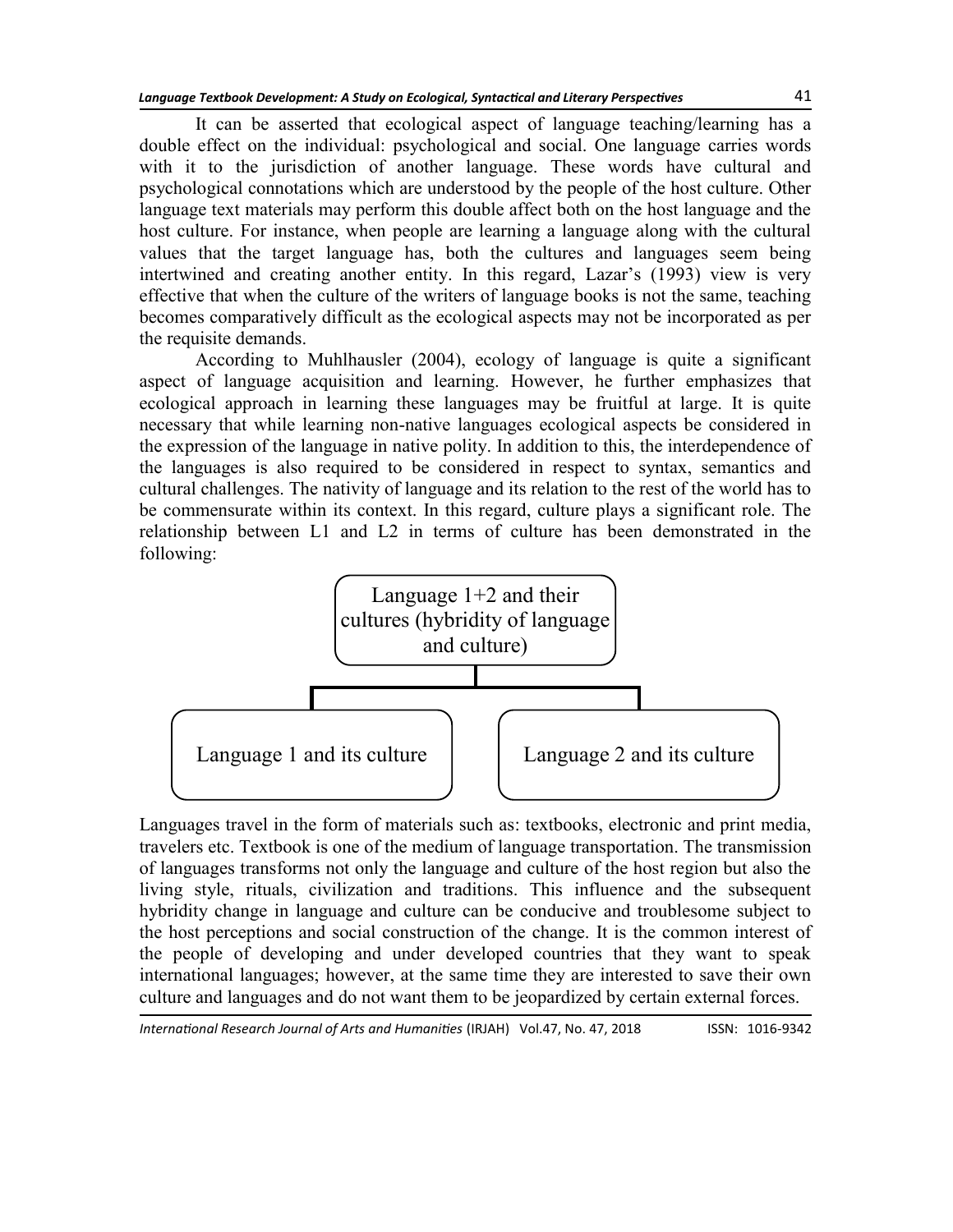In this perspective, it is the recommended for the language curricula designers to adhere to the academic requirements and cultural norms for the selection of the textbook materials. In terms of linguistic and language understanding, there are two major types of language teaching, English and Urdu, which are directly linked to the recognition issue. Our recognition is attached more with the British and American models and less with the Pakistani model of pedagogy in language teaching and the same may be the reason of the failure in our system. This range of variability is plainly apparent at the pragmatic level: at one extreme there are people who operate almost completely in English; at the other end stand those who have no use of English at all. This clearly reflects that appropriate direction in this regard has yet not been determined.

Owing the dominance of such system as mentioned above, it is quite evident that a few lucky students who have mapped out their careers and have prospects to further enhance their education, proceed on to their future career whereas the rest of the students of this stage keep wallowing around in the institutions without any clarity of why they are busy in the academic pursuit. Due to this unawareness at the levels of the learners and the teachers, the level of motivation and pursuance remains low; particularly in learning English language.

It is however, quite significant to highlight that the knowledge of the international languages especially English in this case, is pivotal and essential. However, the cultural and ecological features of a language should not distort the recipient culture, particularly when both the cultures have radical social differences. In view of the above, it is quite mandatory that the planning is reasonable, conducive and commensurate with ecological aspects and social and cultural requirements.

#### **Structures and Meanings (Form and function) in the SL Textbooks**

Structures and their meanings in the second language textbooks carry special importance as they may have dual meanings and different structural patterns. Target and native languages may have different structural patterns; as a result, the structure of the target language may change and produce different meaning or become erroneous in its use. The Longman dictionary defines the term *syntax* as the "study of how words combine to form sentences and the rules which govern the formation of sentences". However *semantics* has been defined as the "study of meaning in a language". In other words, syntax is the way words form different structures; however, semantics can be defined as the functions (in terms of the meaning) of the structures.

In view of the above it can be asserted that mostly, the students of the target language use structures of the target language embedded in the structures of the native language (Baumgardener, 1993). As a result the meanings of those structures are quite different and they mean differently, particularly not the one intended by the non-native speaker. It is all because of the inadequate knowledge that has been given to them which is the outcome of the materials and sources provided to them by the school administration to cram in order to pass the exams of the Boards and get good marks. The futile effort leads them to get good marks and they remain unable to communicate in the target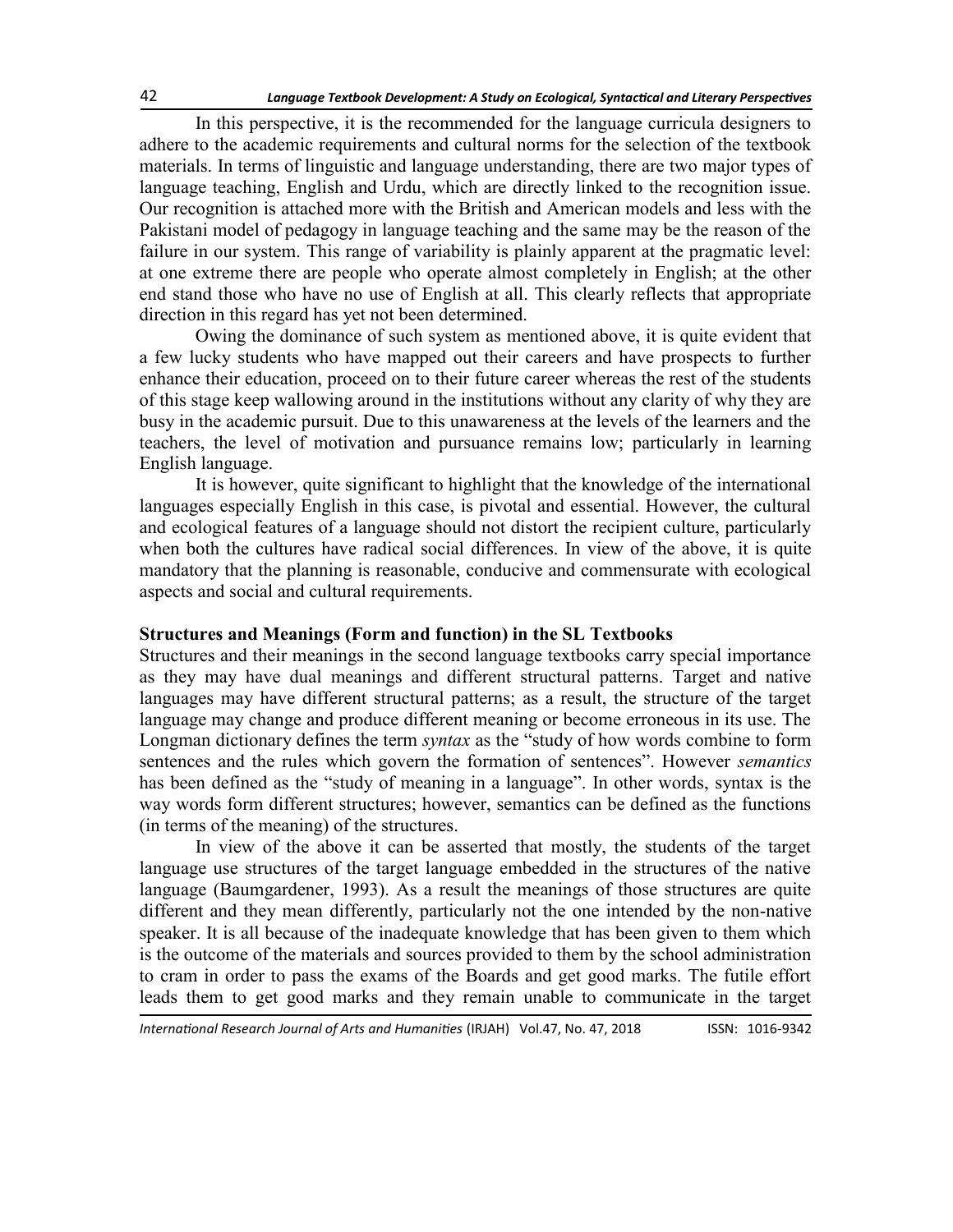language. This aspect has been highlighted by Harmer (2008) that the willingness of students and their orientation, why they want to learn English, is very important.

Textbook is one of the sources that help students learn language through drilling and practicing the same in the classroom in presence of the teacher and without the teacher in order to avoid ambivalence and ambiguity of meanings. Such classroom practices that are prevalent in the classrooms make students cram certain rules but the application of such activities in the daily life is hardly seen. The same has been discussed by Baker (2005) that while learning languages there is "always an essential distinction of language ability and language use that can be termed as the degree and function of a language" (p,  $03$ ). Whereas, May (2013) talks about the majority and minority languages where the major language eclipses and influences the minor language like a heavy weight boxer knocks out the low weight. Similarly the structures and syntactic patterns dominate the native language and also some structural changes may become visible in the native language.

The language teaching in Pakistan have been in practice acrobatically and traditionally where form and function had no importance. The activity is practiced conventionally by blackening the whole text through Grammar Translation Method (GTM). This practice further improves the mother tongue of the students and introduces the target language only. However, most of the language teaching takes place in the mother tongue that also hampers the learners to be proficient in the target language. The teaching of language skills is not integrated either. The integration of language skills help students grasp the main objectives of the language learning based on the correct understanding of the structural patterns of the target language. As Bloomfield (1933) categorically pointed out the need to understand the teaching and practice of the form of the language that follows:

In language, forms cannot be separated from their meaning. It would be uninteresting and perhaps not very profitable to study mere sounds of language without any consideration of meaning (p: 140).

In this regard, Chomsky's (1975) view on language learning in terms of structures and patterns is quite important. According to him language learning is a unique human accomplishment and children usually learn through LAD that is an innate Learning Acquisition Device that helps children to learn and produce constant language patterns and structures once they have acquired some vocabulary. As per his research, language structures are the outcome of the innate human faculty; furthermore, the aim of the linguists is to determine what language properties are and constitute universal grammar in order to make the process of learning language patterns possible for the learners. In the perspective of basic rules that he developed, he established a variety of syntactic structures that were based on a simple sentence.

Similarly, Krashen (1987) also asserts that teaching of structural pattern should be carried out on the basis of natural order. That means the structures should be practiced from easy to difficult i.e. starting from the basic structures to the deeper ones. Krashen (1987) has cited many researchers such as: Makino (1980), Fathman (1975) and Duly  $\&$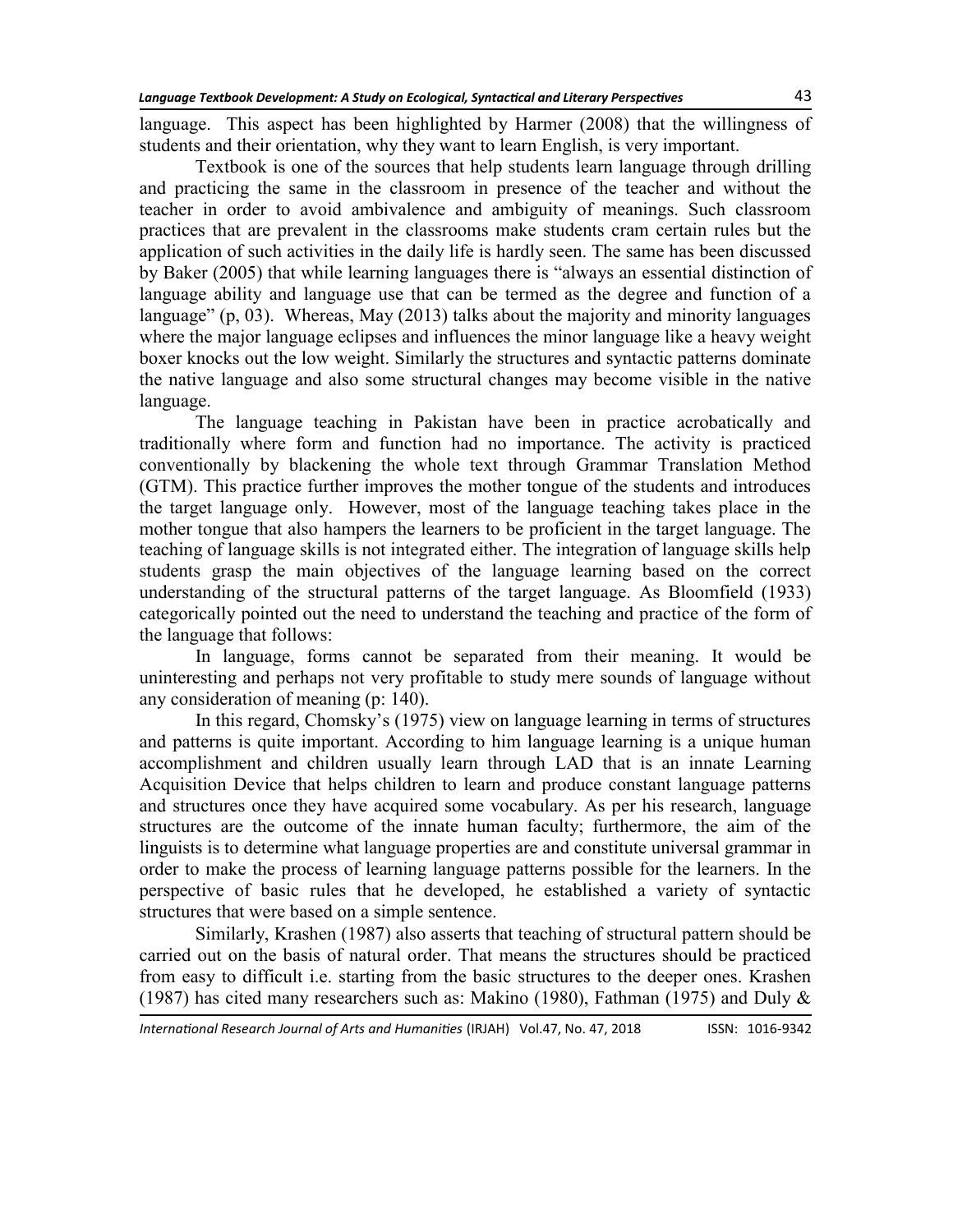Burt (1974), who have the similar opinions about teaching of syntax through the language textbooks. Particularly, when it comes to the second or foreign language learners, it is quite significant to introduce the basic structures at the beginning and then the difficult should be left for the upcoming time or higher levels. It is noteworthy to mention that there is a possibility that this natural order may not give the desired results at certain places; however, it may be conducive to language learning at many places. Piaget (1976) has the same view of teaching syntactic patterns – from easy to difficult.

However, regarding the understanding of English structures, Pittman (1963) emphasizes on the practice element of the syntactic patterns more in the classroom through the textbooks. This activity can be extraordinarily valuable for the students if the practice of the controlled structured is carried out in the social and academic situations in order to give extensive practice in English speaking and writing to the learners (1963: 179). Consequently, it can be deduced that if the textbooks of language entail the structural practices and exercises according to the natural order; the learners can improve their skills in the language otherwise; it may be merely a class to give a plethora of knowledge to the students to pass the exam.

In addition to the above, basic language structures vary in its form at different levels. For example, the English basic structure – Sub+Verb+Obj is considerably different from the Urdu structure – Sub+obj+verb. Aside from this the position of adjectives and adverbs is also different in the syntax of different languages. Therefore, the understanding on how the structures can be different in target or native languages is important to be aware of for the learners. The focus from vocabulary should shift to the correct exposition of syntactic structures. Mostly, the textbooks of language focus more on the diversity of morphological and lexical aspects. As Freeman (1986) identifies that the main focus of the language textbooks is to communicate the correct language use to the learners. As far as vocabulary is concerned, they can learn it in the later phase (p. 41). The same aspect has been emphasized by Bloomfield (1933) that students should be given more and more practice on the structural patterns and then they should be explained how these are useful in practical life. Their awareness of the basic structures can lead them to the understanding of the deeper language structures.

Not only the structural, the students also make the semantic mistakes. Of course, these semantic mistakes are the offshoot of wrong constitution of structures of a language. This usually happens when the students learn the target language through native language and try to understand the target language through the concepts of native language. In this way, they make the native language as the matrix language for learning the target language. In this context, Titone (1986) also asserts that while learning a language from the textbooks, the learners try to translate the target language in to their mother tongue to understand the concept and theme whereas they may lose the concept in target language context.

While learning English structures in Pakistani classrooms, the leaners make many structural mistakes that directly affect the semantics of the language: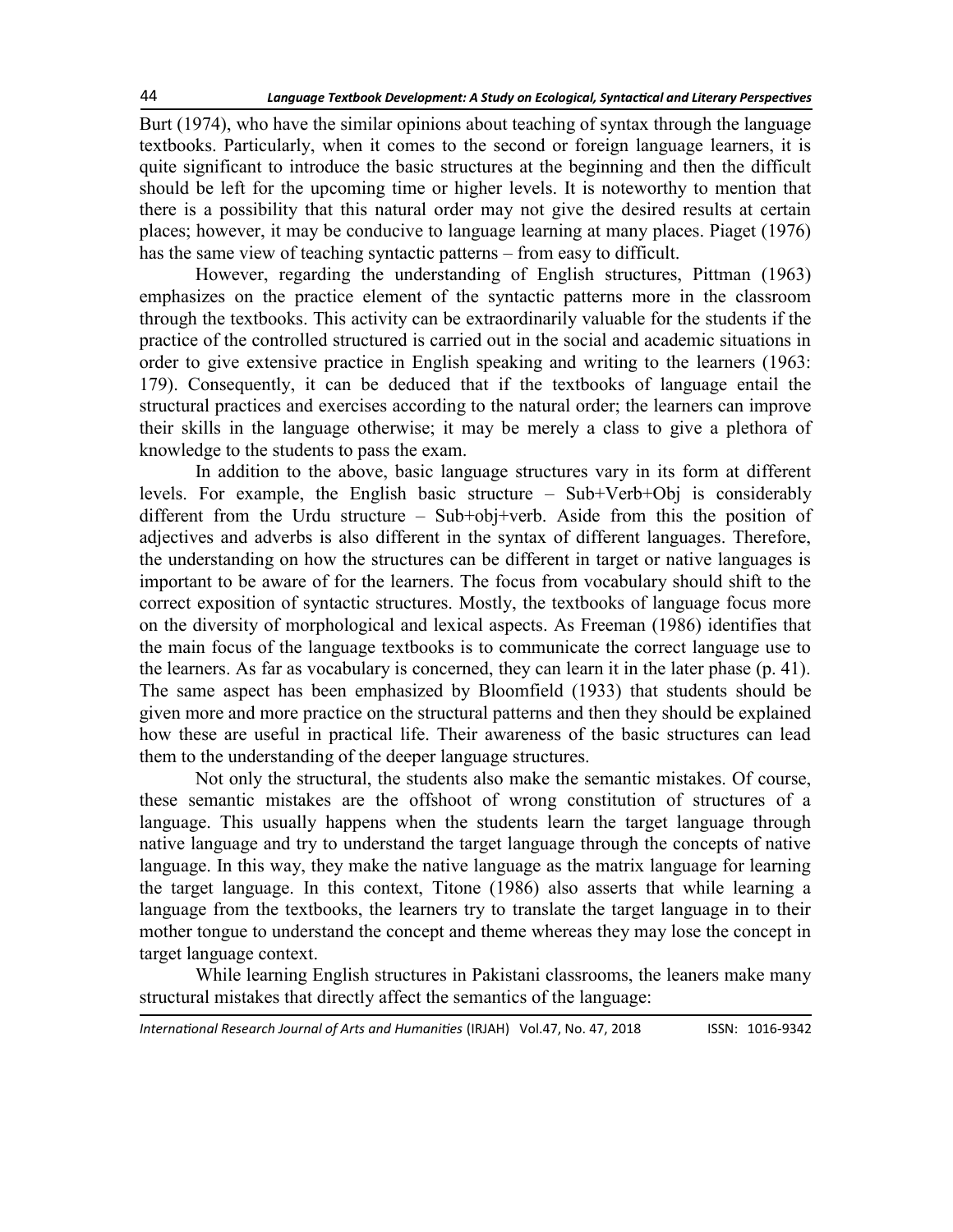*It's mean you are right'. And ‗my mean is I am agree with you. I will be do it. I am absent yesterday. Pakistan is one of the best country. Who is the incharge of this class?* (Mehdi, 2009)

It is just a glimpse of some of the syntactic and semantic violation which reflects that the language textbooks and their interpretation in the classroom still needs improvement in terms of teaching methodology and the classroom content in form of the language study materials. And also, there are some deficiencies in the content selection of the language textbooks or the methodology which is adopted to exploit the textbook in the classroom. Therefore, correct understanding of structures and their use in language is essential to be developed gradually.

Chastain (1976), in this regard, has argued that the basic cognitive structure should be focused in order to develop the language competence among the learners of a non-native language. Moreover, the basic features and elements of the language may not be mislaid. He further argues:

> As soon as the students comprehend the underlying structure, they must be required to perform. Since language is basically a creative activity, they need to activate their competence in order to create the specific utterances. Textual material and the teacher produce situations that promote the creative use of language. (Chastain, 1976: 147)

The meanings of the sentences change as the change is seen in the sentence construction. For instance, the use of 'May' and 'Can' have different semantic effect in the sentences as far they are used for permission. Notwithstanding the semantic and syntactic issues, it is still indispensable to include such activities in the textbooks that are related to the syntactic and semantic construction in a proper way so that the students understand the language nuances. If language textbooks include appropriate exercises on structures it may improve the socio-pragmatic approach of the students in the correct use of language as well and this will also build up the confidence and language competence of the students.

#### **Teaching Language through Literature in Textbooks**

Language teaching takes place only when some literature is available for the purpose. The language textbooks do include some sort of literature that is exploited by the teachers in the class for the teaching of language. Besides, it provides a wider perspective and perception of the world to the students exclusively. Usually, the textbooks include the content spread over short stories, plays or extracts from plays or poems etc. at secondary or higher secondary levels. The use of literature at this level does not mean the use of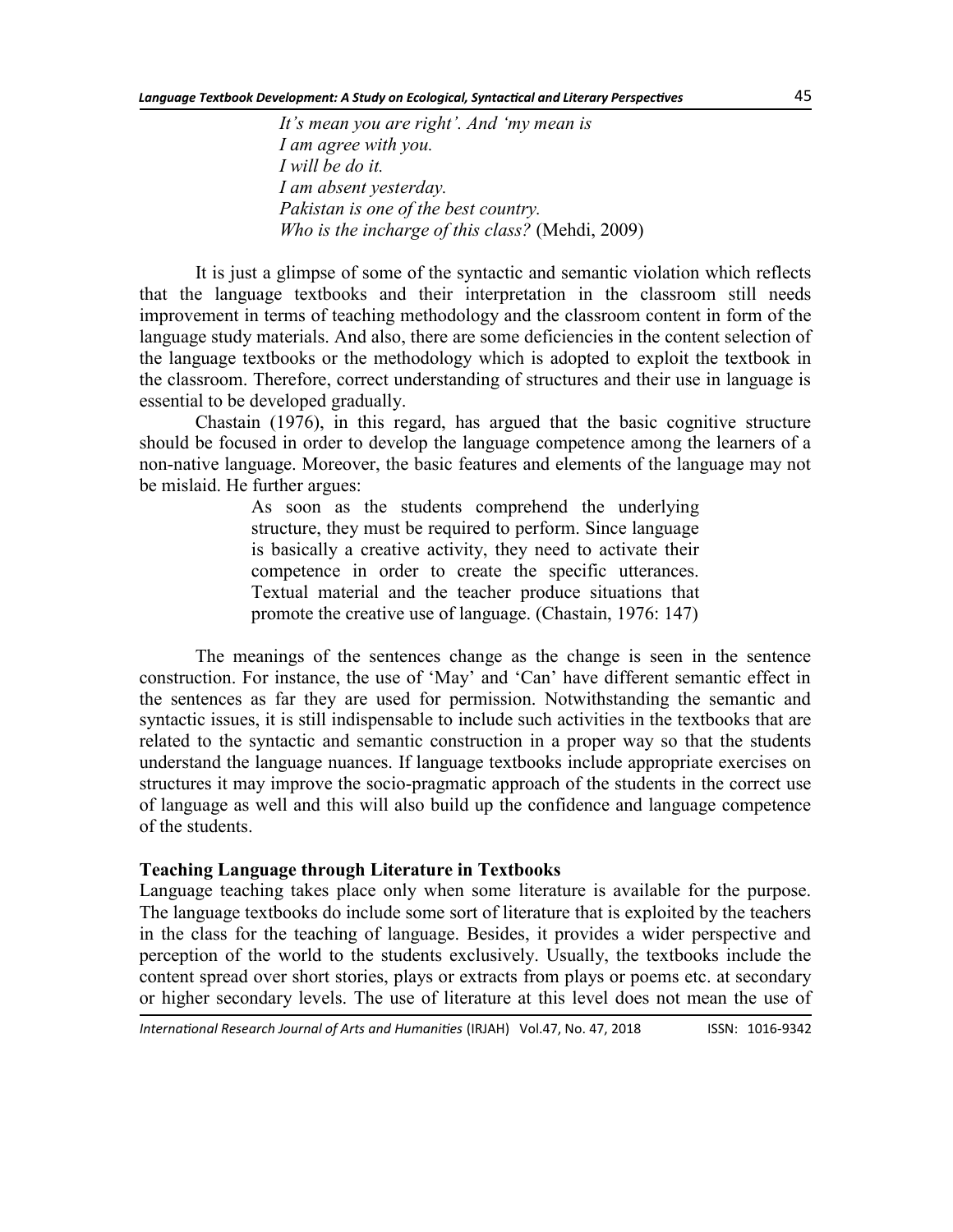literature at higher level where literary terms and aspects are discussed with the students rather it is used to acquaint students with the language nuances and its correct usage at large besides giving them the orientation of the literature itself. All these are interrelated as Barnett (1991) reflects on the use of literature that language, culture and literature are integrated and thus cannot be ghettoized or separated.

Learning language through literature increases the vision of students as well as it develops and supports their language learning. The same has been identified by Whitehead (1968) that the main objective of teaching English literature in the language class is to promote the appreciation of English language. Similarly Huck and Kuhn (1968) suggested that 'the purpose of the program should be fostering language skills, developing appreciation, and enrich the content of curriculum' (p. 687).

Some critics may question the presence of literature in the language textbooks as it may not help learn language because the literature has a language of its own. Some other ones think that teaching literature encumbers the process of language learning. These objections are answered by Widdowson (1975) and he first raises the question why people do not like the inclusion of literature in the language textbooks and classroom practices. He further reiterates that there are many people who question the relevance of literature to the practical concern of language teaching, many who regard it as an unnecessary indulgence. He also talks about some others who according to him are of less practical bent and intend to dissociate it from language study in order to preserve it like a sacred relic possessing mysterious potency. He states:

> We urgently need an attitude to literature, and a teaching approach based upon it, which, while acknowledging that literature is strange and mysterious and an object of reverence, also recognizes that it is a use of language and so comparable with other uses of language; and that it is only one of the strange and mysterious ways in which human beings manage to communicate with each other. (1975: 124)

Lazar (1993) also views this phenomenon very effective in the process of language teaching to the ESL/EFL learners. She asserts that teaching of literature can help learn language and assists the process. She further says that the main objective of teaching literature in the language class can help the learners improve English language skills. It works as a motivating factor and students take interest in the language of literature and at times, they listen or read literature for the sake of enjoyment. However, the learning of a language is only possible when the language nuances are interpreted appropriately in the classroom. It may be inferred that language learning can be improved and strengthened through literature of the language textbooks.

The teaching of literature (for children at secondary level) mostly includes two major genres, that is, prose and poetry. Prose may include fiction, stories, or one-act plays, and in poetry, short and comprehensible poems may be included. However, prose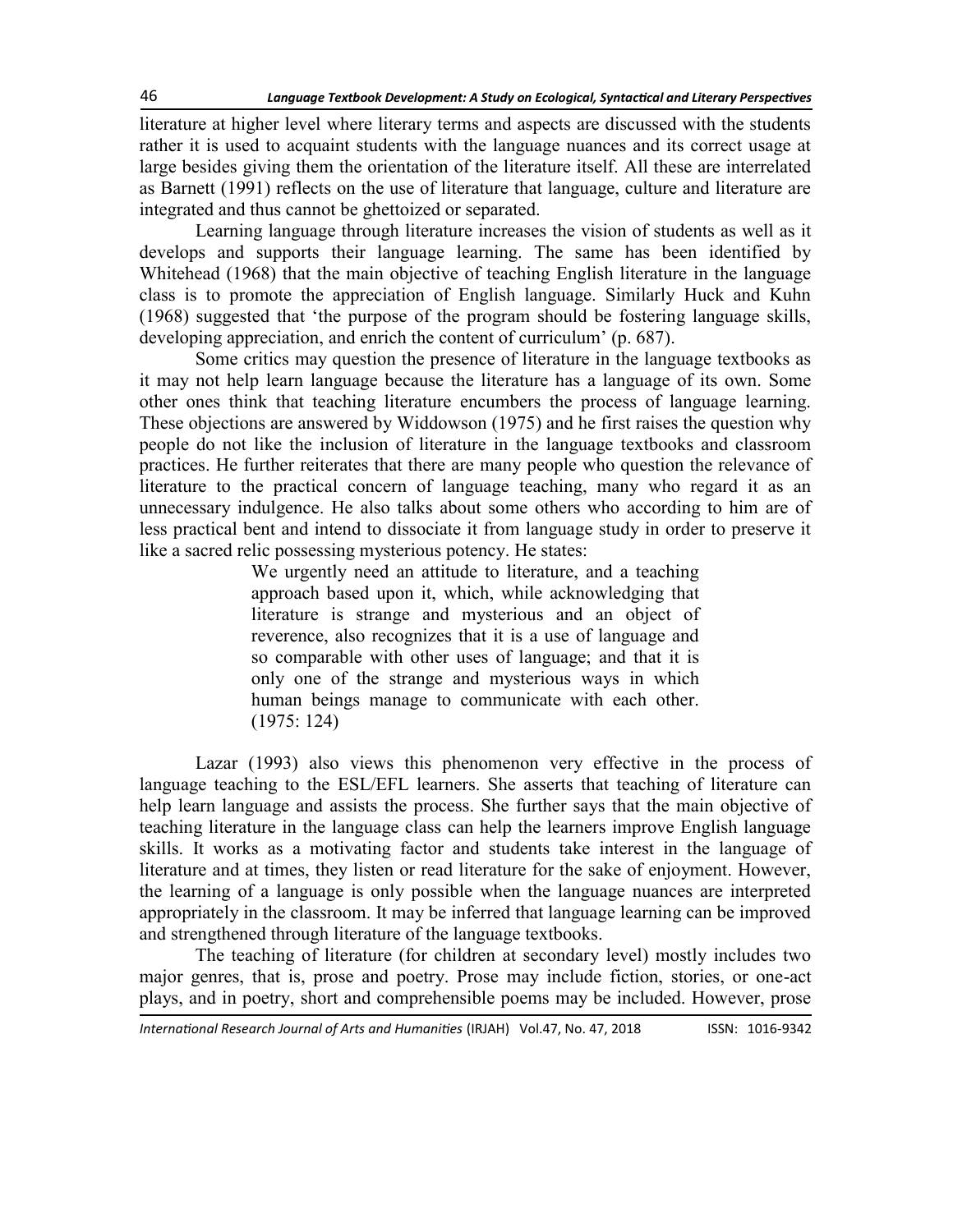performs a crucial role in the teaching of language through literature; therefore, the selection has to be made carefully. Lazar (1993) points out that there should be selection criterion for texts such as the age of the students, their emotional and intellectual maturity, and their interests and hobbies. Widdowson (1975) argues that teaching language through literature is not all easy but it does give some meanings. He is of the view that literature can 'provide access to the culture of people whose language they are studying, this can sometimes be complicated as it is very difficult to hybrid the relation of culture and literature.

Many students studying English in their native areas as foreign/second language learners usually have partial exposure to this form of literature. They approach remains language oriented. However, teachers and language textbooks developers own the responsibility for selection of appropriate literary material for the purpose. The ESL, EFL or EIL teachers need to integrate more training about literature into their lessons to get the maximum results, in addition to their main task of developing their students' reading, writing, listening, and speaking skills so that they could be aware of the language use in certain contexts. However, it is observed that poetry usually does not follow the language rules, but by doing so it communicates with us in a fresh and original way. Poetry is characterized as deviating from of the norms of language (Widdowson, 1975: 146). The use of poetry is quite helpful in teaching the language and also in fulfilling the objectives of the curriculum in some way. Lazar points out that the teaching of poetry is not merely reading stanzas but a source of understanding language as well.

Although most ESL students may not be able to understand the poetry of Shakespeare, Milton, Spenser or Frost, however, there are many ways of introducing poetry to the learners that can ultimately boost their language skills. Syllabus designers and textbook selectors need to consider their students' language level when choosing poetry material. Conceptual comprehension and understanding of a poem depend on the how well students can understand the use of figurative and symbolic language used therein. [Poetic devices](http://esl.about.com/cs/reading/a/blpoetry.htm) (simile, metaphor, personification, etc.) used in poems can gradually be explained and elaborated at the end in the form of exercises in the textbooks where they first occur. As a result, students would understand their function. It is also important to make sure that students understand other vocabulary in order to discuss the placement of the devices in general. This approach will enable them to apply that knowledge while looking for examples in different poems or using poetic devices in writing exercises. It is, however, significant to understand that the poems should be equipped with reinforcement exercises at the end to explain why the poem is written and how it can be helpful for the learners of second language. In the perspective language we usually think that there are only four skills; however it must be considered that the thinking skills should not be forgotten. Aside from the features and advantages of teaching literature, it can develop the thinking skills of the students in addition to the enrichment of vocabulary and its use.

According to Kintgen (1983: 38) poetry reading is hard and is expected to be hard and poetry should promote the attention towards phonology, form, word, syntax, and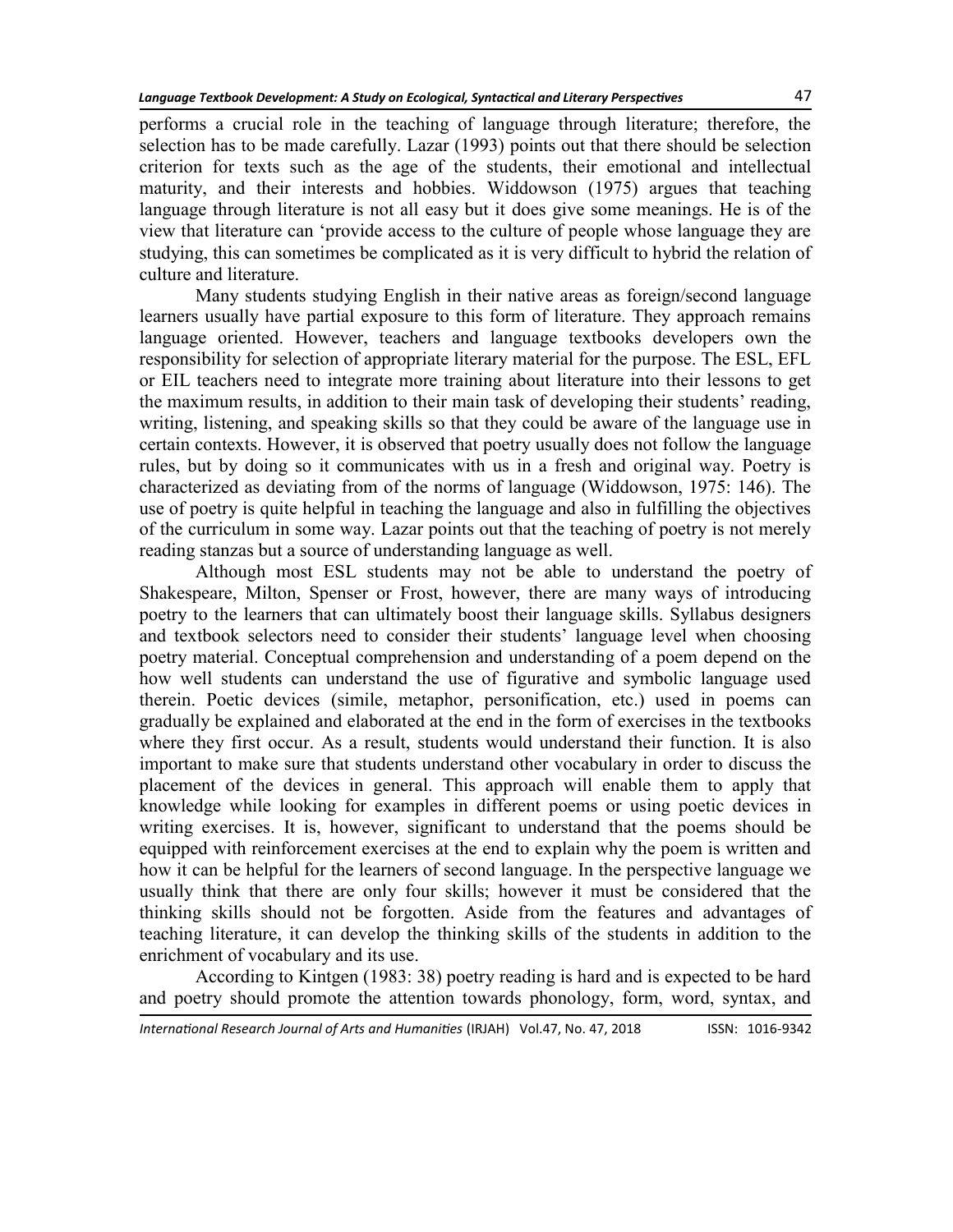tone. Second language learners have to be attentive to the use of 'striking metaphors' ‗unusual syntax' or ‗inventive games with punctuation' while emphasizing the words that are central to the meaning of poetry and prose. At the end of the class or course, an oral presentation on prose and poetry may be a good opportunity for the students for the presentation and display of their language proficiency and knowledge of the subject matter.

In view of the above discussion, it is therefore, concluded that the use of literature in language class is useful and that it may increase the learners' motivational level and develops their language understanding. Teaching literature and culture are somewhat complicated but this may be made easy with the gradual and careful selection of the literary material in accordance with the level of the students.

## **Conclusion**

Textbooks should be updated instead of adopting the old style of writing textbooks for the future generation. The 'what' of a textbook (the material in it) is as important as the ‗how' (according to what linguistic principles) it is being taught. Development of the language textbooks is critical and highly significant area of language teaching and learning process. Qualified and experienced academicians are bestowed with this responsibility. These books are meant to achieve certain goals. The experts in the area utilize their expertise to select the appropriate material after certain deliberations. Language learning requires friendly environmental conditions in accordance with the level of the learners. In case of textbooks, the developers of the textbooks try to create beautiful and relevant images in the lessons to enhance interest of the learner through attractive reflections and backgrounds. This particular element offers important contribution in the process of learning. Syntax of a language is a difficult area for the learners. The input of grammatical structure is required to be managed appropriately as per the age, interest and level of the students. It is deemed to be managed in such a pattern that it increases the interest of the learners instead of distracting their attention. The selection of literary material for language textbooks is quite crucial as well as significant especially in the process of foreign language learning. Language learning through literature if managed properly can result into positive consequences for the learners. Foregone in view, it is finally concluded that ecological, syntactical and literary aspects of the language textbooks are quite significant in the process of language learning and result into positive impact for the students/learners if managed appropriately in accordance with the objectives meant to be achieved through the textbooks.